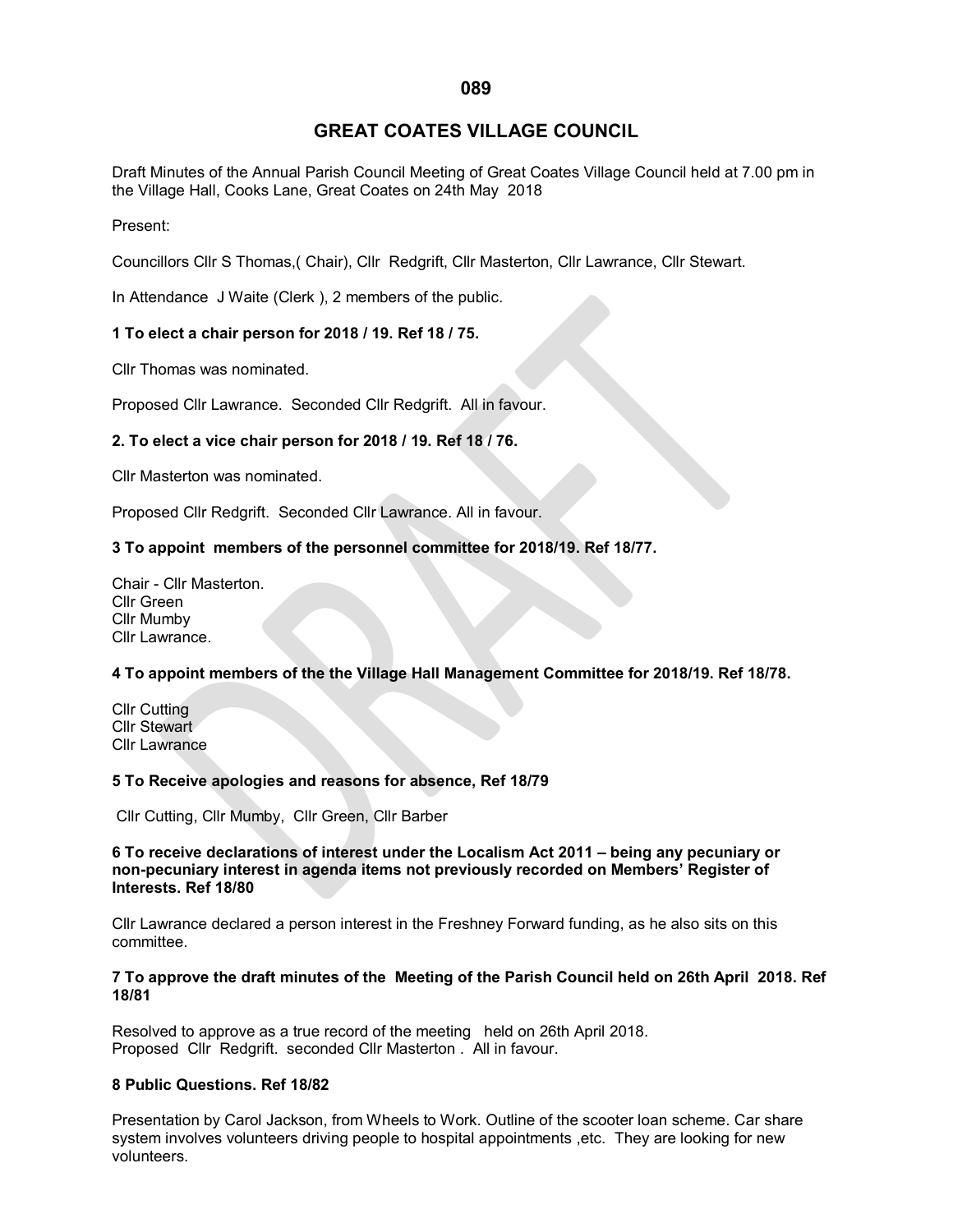**090**

Concerns were raised about parking on grass verges in the village. Incidents can be reported to NELC and to the police. Speeding on Woad Lane is still causing an issue.

# **8 Clerks Report. Ref 18/83**

The Councils standing orders have been reviewed and approved.

Proposed Cllr Redgrift. Seconded Cllr Thomas. All in favour.

The Councils financial orders were reviewed and approved, with amendments to sections 4.1 and 4.2 in view of changes resolved at the April meeting of the council.

Proposed Cllr Redgrift. Seconded Cllr Thomas. All in favour.

The tree on Allington Drive walk through has now been removed by the resident.

The resident has been contacted about the overgrown hedge near the notice board on Woad Lane.

An email has been received from GCCG asking for clarification on hall booking prices. It was resolved that a regular booking shall be a minimum of 6 bookings per year for a given activity, to be charged at £15 per hour. All other " one off " bookings for events or parties will be charged at the standard rate of £20 per hour which was introduced in 2015 and has not been increased.

Proposed Cllr Masterton. Seconded Cllr Thomas. All in favour.

## **10 Committee Reports. Ref 18/84**

No police report received.

No councillors report received.

The Primary school have appointed a new Head for the start of the next academic year.

A request was made for the recycling bins to be moved to Old Road layby, as it is felt they are causing problems with the bus stop, and are unsightly.

Proposed Cllr Thomas. Seconded Cllr Redgrift. All in favour.

It was resolved to write to NECL about the issue of the resurfacing of the A180 being started at Barnetby and the delay in resurfacing the stretch by Great Coates, as it is felt that there are more residents affected, and to ask for an update on the issue.

Proposed Cllr Lawrance. Seconded Cllr Redgrift. All in favour.

#### **11 Parish matters – To receive any report or consider any appropriate action. Ref 18/85**

a) Council magazine - The next issue will be printed by the new printer, and then the situation reviewed.

b) Casual Vacancy - There is currently one vacancy to fill.

c) Grounds maintenance - the fitting of the de fib is to be done on the return from leave by the handyman.

The new sign for the village hall, to be placed over the gate way on Station Road was discussed, and a quote is to be sort for the materials. Option A was proposed and accepted for the design.

Proposed Cllr Masterton. Seconded Cllr Thomas. All in favour.

A sign to be placed at the entrance to Cooks Lane will need a permit.